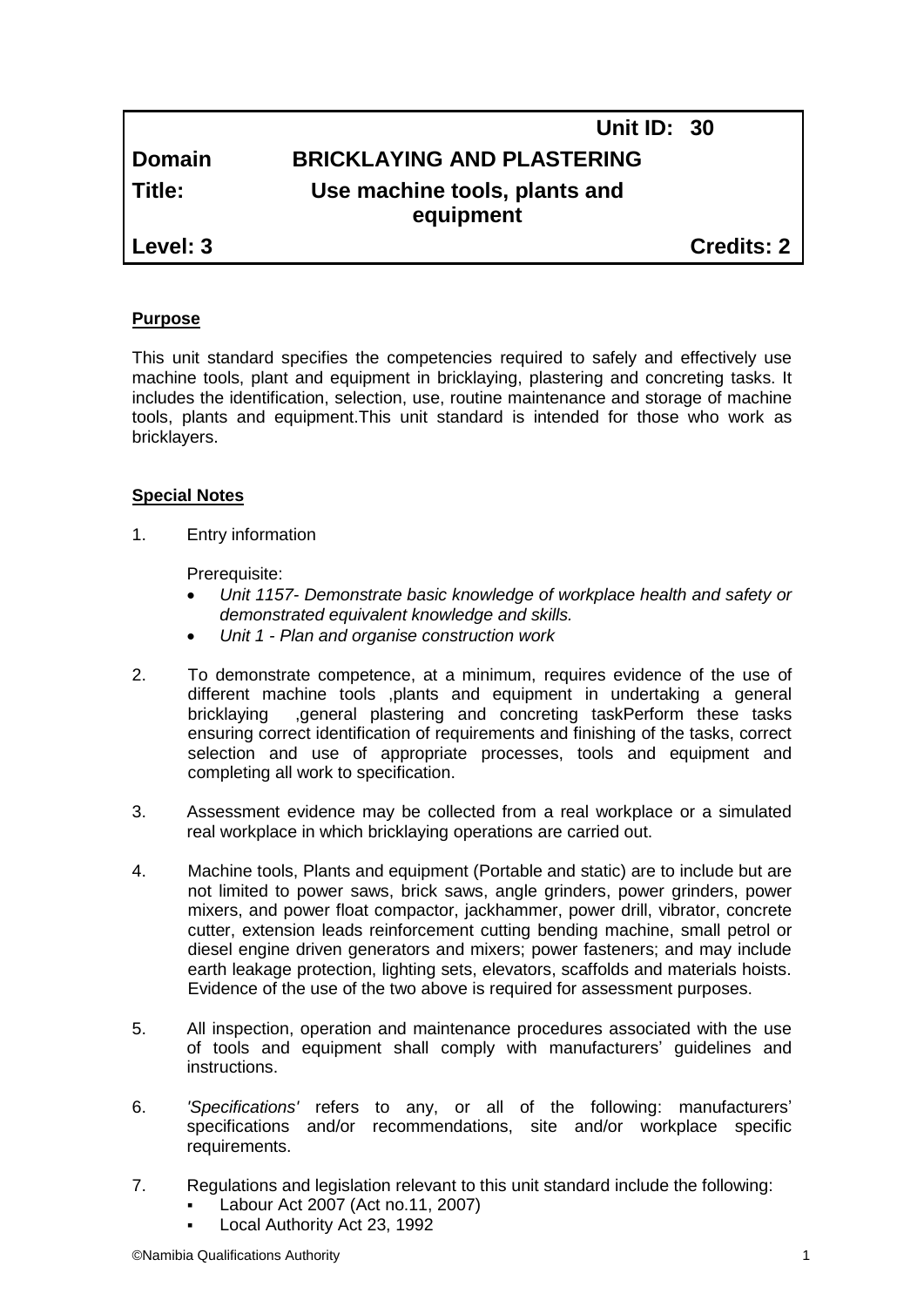- **SABS 0400**
- NOSA
- Occupational Health and Safety Regulations under schedule 1(1) of Labour Act No. 11of 2007 No. 18, 1997
- Government Notice No. 156 Labour Act, 1992: "Regulations Relating to the Health and Safety of Employees at Work"
- Building Regulations and Building Standards Act, 1977 ( Act No. 103 of 1977)
- And all subsequent amendments

## **Quality Assurance Requirements**

This unit standard and others within this subfield may be awarded by institutions which meet the accreditation requirements set by the Namibia Qualifications Authority and the Namibia Training Authority and which comply with the national assessment and moderation requirements. Details of specific accreditation requirements and the national assessment arrangements are available from the Namibia Qualifications Authority and the Namibia Training Authority on [www.nta.com.na](http://www.nta.com.na/)

#### **Elements and Performance Criteria**

#### **Element 1: Identify and select machine tools, plant and equipment**

#### **Performance Criteria**

- 1.1 Function and limitations of machine tools, plant and equipment to be used in the bricklaying, plastering and concreting work are identified.
- 1.2 The method of operation of machine tools, plant and equipment are identified from specifications, standards and manufacturers' instructions.
- 1.3 Safety requirements for specific machine tools, plant and equipment including requirements for guarding, guiding and controls, are identified and applied.
- 1.4 Personal protective equipment required for the operation of machine tools plant and equipment, are identified in accordance with regulatory and workplace requirements.
- 1.5 Machine tools, plant and equipment are selected consistent with hazard minimisation and needs of the job.
- 1.6 Machine tools, plant and equipment are checked for safety, and faults reported to supervisor.
- 1.7 Safety requirements for operating and using machine tools, plant and equipment are recognised and followed.